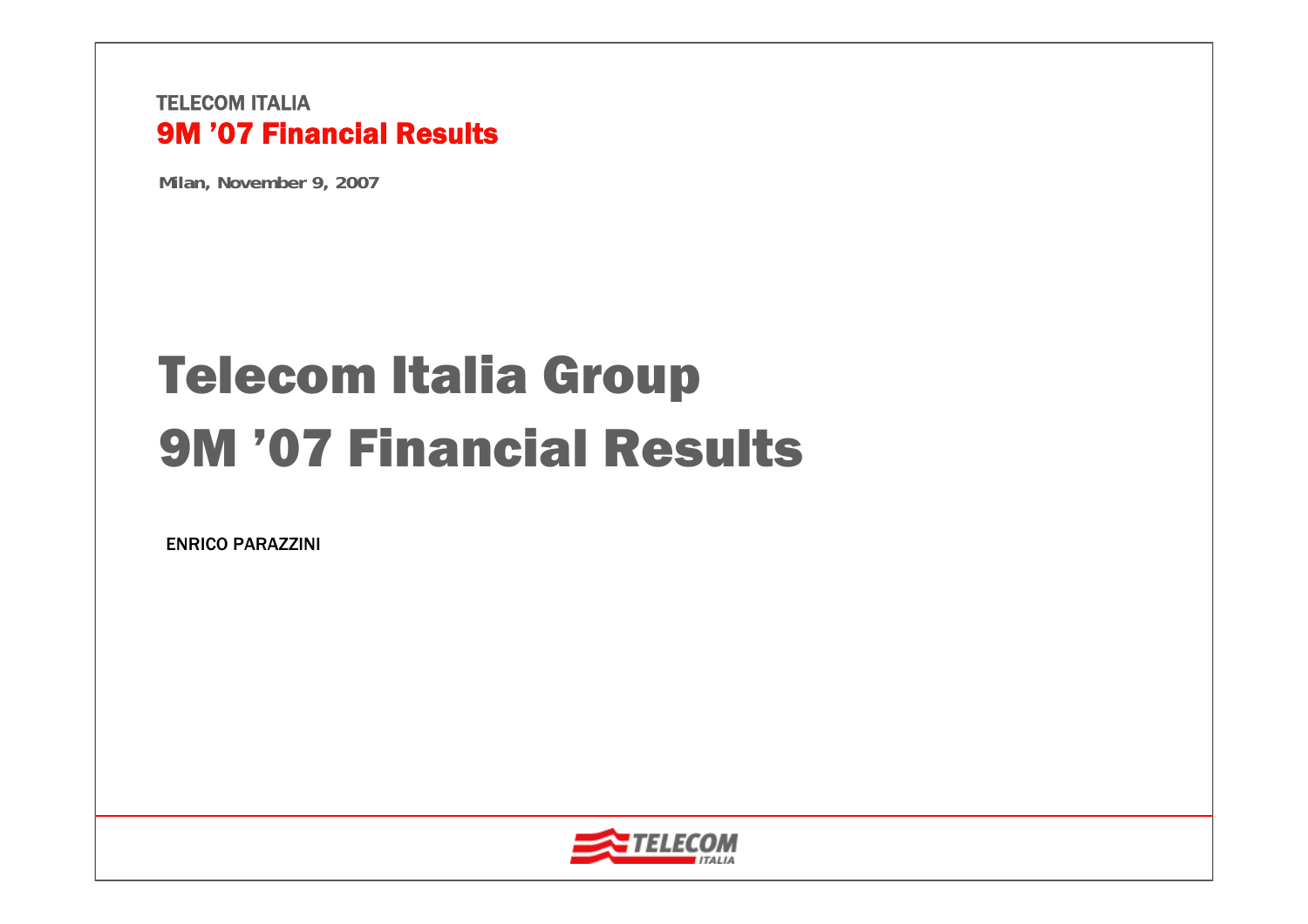### Safe Harbour

These presentations contain statements that constitute forward-looking statements within the meaning of the Private Securities Litigation Reform Act of 1995. These statements appear in a number of places in this presentation and include statements regarding the intent, belief or current expectations of the customer base, estimates regarding future growth in the different business lines and the global business, market share, financial results and other aspects of the activities and situation relating to the Company.

Such forward looking statements are not guarantees of future performance and involve risks and uncertainties, and actual results may differ materially from those in the forward looking statements as a result of various factors.

Analysts are cautioned not to place undue reliance on those forward looking statements, which speak only as of the date of this presentation. Telecom Italia Spa undertakes no obligation to release publicly the results of any revisions to these forward looking statements which may be made to reflect events and circumstances after the date of this presentation, including, without limitation, changes in Telecom Italia Spa business or acquisition strategy or to reflect the occurrence of unanticipated events. Analysts and investors are encouraged to consult the Company's Annual Report on Form 20-F as well as periodic filings made on Form 6-K, which are on file with the United States Securities and Exchange Commission.

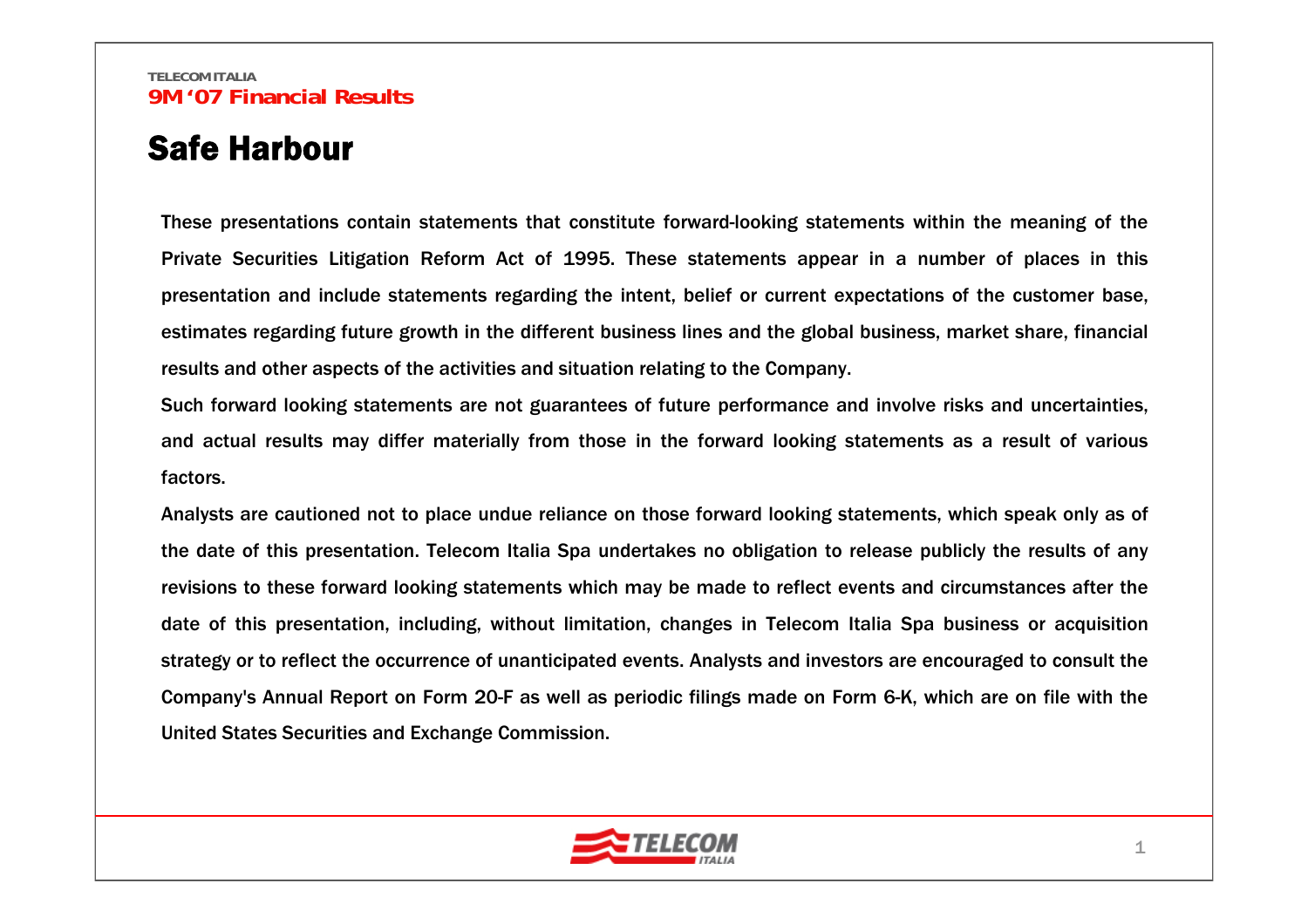| <u> II Group - Key Financial Results</u><br>$\epsilon$ MIn |                           |                    |                                   |                                   | +1.0% excluding change for<br>non-geographic numbers **<br>(373 mln € in 9M06) |                    | -0.5% excluding change for<br>non-geographic numbers**<br>$(143 \text{ min} \epsilon \text{ in } 3006)$ |                 |  |  |
|------------------------------------------------------------|---------------------------|--------------------|-----------------------------------|-----------------------------------|--------------------------------------------------------------------------------|--------------------|---------------------------------------------------------------------------------------------------------|-----------------|--|--|
|                                                            | <b>9M '07</b><br>reported | 9M '06<br>reported | YoY<br>reported                   | YoY<br>Organic*                   |                                                                                | 3Q '07<br>reported | YoY<br>reported                                                                                         | YoY<br>Organic* |  |  |
| <b>Revenues</b>                                            | 23,207                    | 23,104             | $+0.4%$                           | $-0.7%$                           |                                                                                | 7,737              | $-0.4%$                                                                                                 | $-2.2%$         |  |  |
| Ebitda                                                     | 9,433                     | 9,786              | $-3.6%$                           | $-3.5%$                           |                                                                                | 3,139              |                                                                                                         |                 |  |  |
| Ebitda margin                                              | 40.6%                     | 42.4%              | $-1.8pp$                          | $-1.2pp$                          |                                                                                | 40.6%              | $-1.5$ pp                                                                                               | $-1.1$ pp       |  |  |
| <b>Ebit</b>                                                | 5,138                     | 5,621              | $-8.6%$                           | $-6.3%$                           |                                                                                | 1,689              |                                                                                                         |                 |  |  |
| Ebit margin                                                | 22.1%                     | 24.3%              | $-2.2pp$                          | $-1.3pp$                          |                                                                                | 21.8%              | $-1.6$ pp                                                                                               | $-1.5$ pp       |  |  |
| <b>Net Income</b><br>post minorities                       | 2,220                     | 2,376              | $-6.6%$                           |                                   |                                                                                | 720                |                                                                                                         |                 |  |  |
| Capex                                                      | 3,688                     | 3,299              | +389                              | $+4.3%$ net of<br>disposals and   |                                                                                | 1,214              | $+131$                                                                                                  |                 |  |  |
| <b>Net Debt</b>                                            | 37,443                    | 39,504             | $-2,061$<br>$+142$<br>vs. YE '06- | discontinued<br>operations impact |                                                                                |                    |                                                                                                         |                 |  |  |
|                                                            |                           |                    |                                   |                                   | After cash out of<br>€ 2.8 bln for<br>dividend payment                         |                    |                                                                                                         |                 |  |  |

TI Assume *Vay* Financial Results

*\* Excluding changes in consolidation area, exchange rate impact and other non organic items*

*\*\* In accordance with AGCOM deliberation 417/06/CONS, starting January 1st 2007, Telecom Italia invoices services rendered by OLO on NNG while does not assume credit risks. These services, since January 1st are thus no longer recorded for as revenues and costs in Telecom Italia accounts*

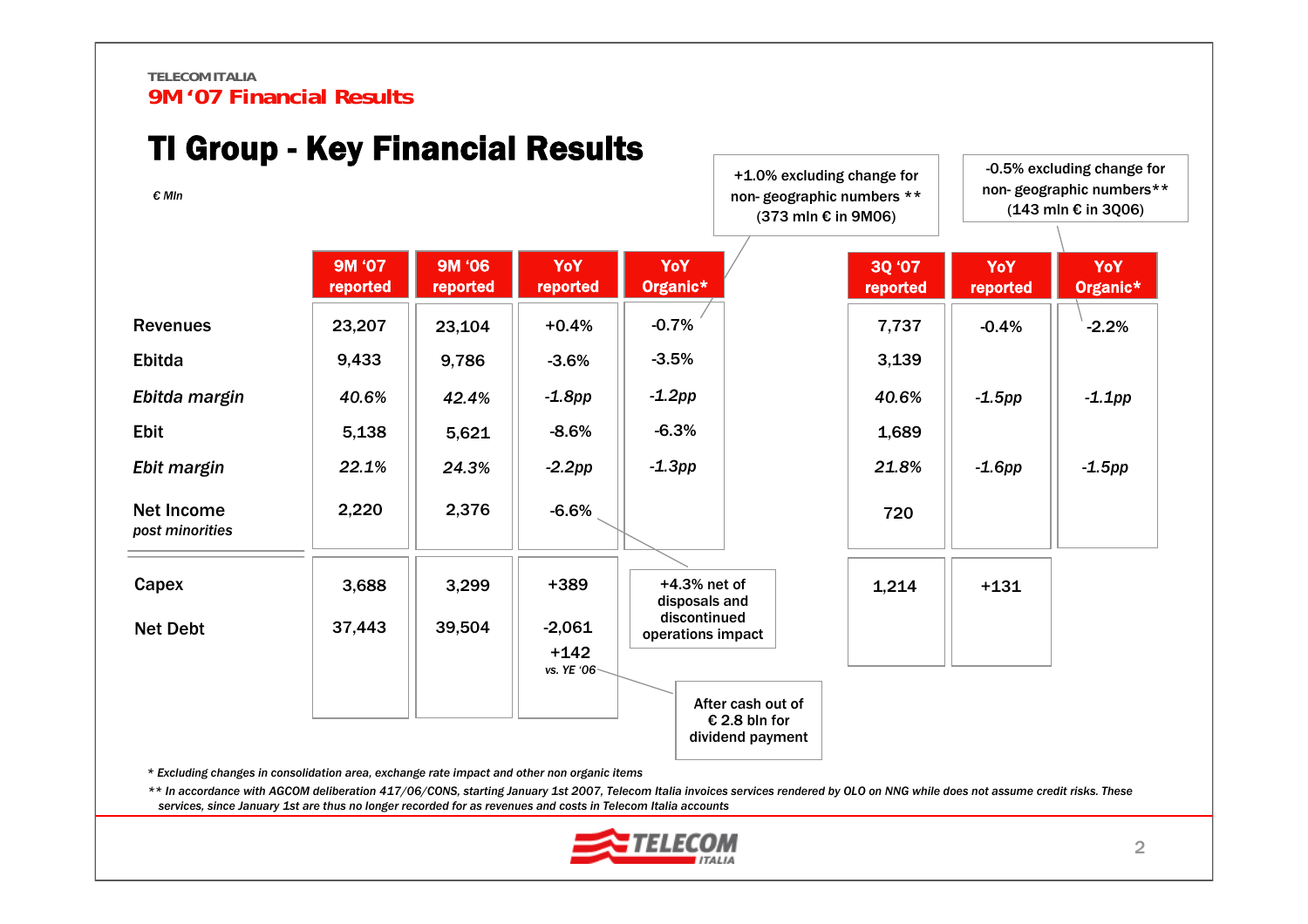### TI Group – Comparison with FY 2007 Targets

|                               | 2007 Organic Target*                                                                        | 9M 2007 ∆ YoY Organic* |                                                          |
|-------------------------------|---------------------------------------------------------------------------------------------|------------------------|----------------------------------------------------------|
| <b>Revenue Growth</b>         | $+1\% / +2\%$                                                                               | $-0.7%$                | +1.0% excluding<br>change for non-<br>geographic numbers |
| <b>EBITDA Margin</b>          | $-2.5 / -2.0$ pp                                                                            | $-1.2$ pp              |                                                          |
| <b>EBIT Margin</b>            | $-3.0 / -2.5$ pp                                                                            | $-1.3$ pp              |                                                          |
| <b>Net Financial Position</b> | reducing                                                                                    | $-2.1$ bln $\epsilon$  |                                                          |
| NPF/Ebitda                    | < 3.0 X                                                                                     | <b>On Track</b>        |                                                          |
|                               | * Excluding changes in consolidation area, exchange rate impact and other non organic items |                        |                                                          |

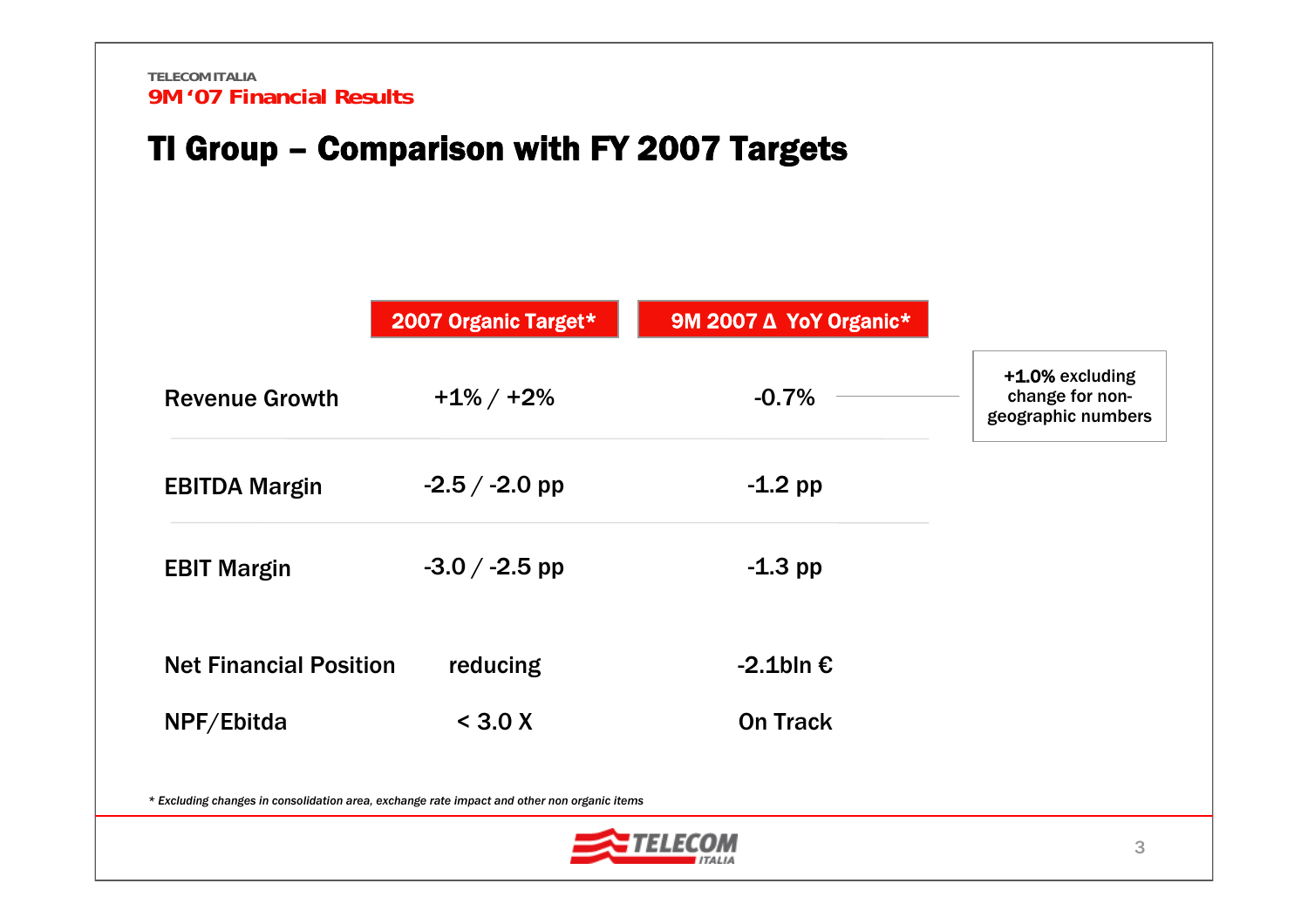### TI Group - Revenues 9M **'**07 vs. 9M **'**06

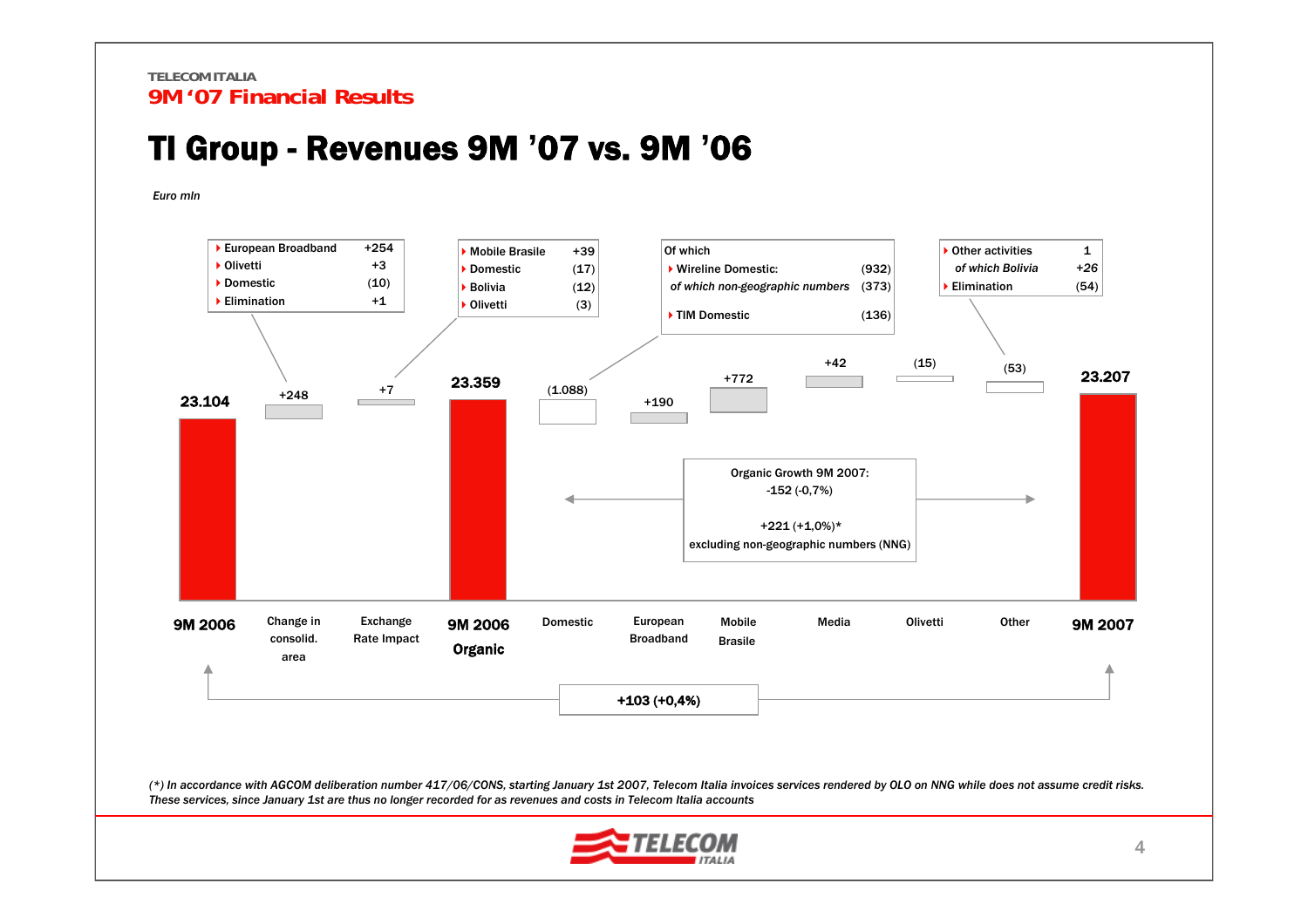### TI Group - EBITDA 9M **'**07 vs. 9M **'**06



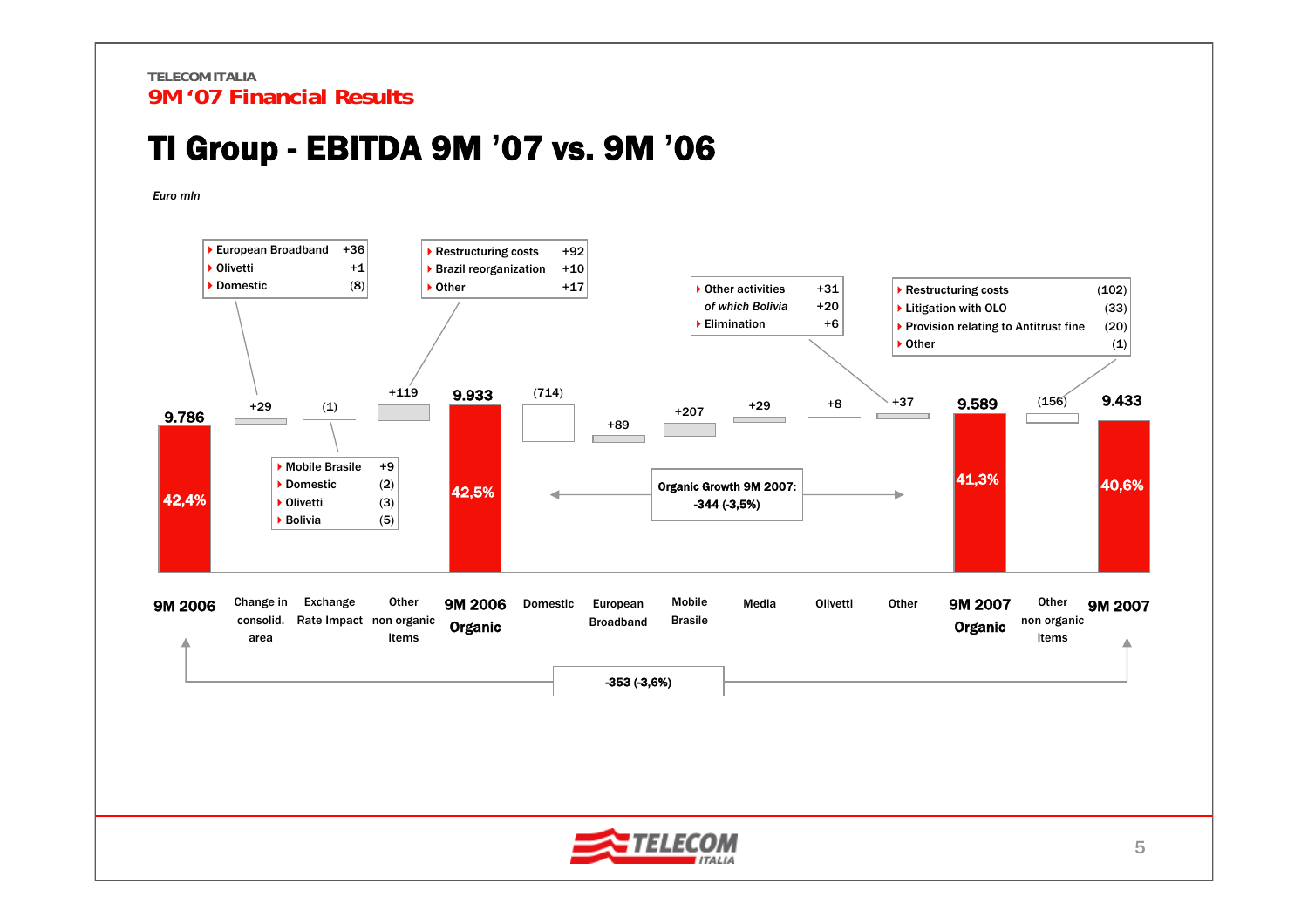### TI Group - EBIT 9M **'**07 vs. 9M **'**06

*Euro mln*



(\*) Including a positive impact on EBIT for 270M€ vs. 9M 2006 related to depreciation revision of asset's useful lives made in december 2006, as requested by IAS/IFRS 16.

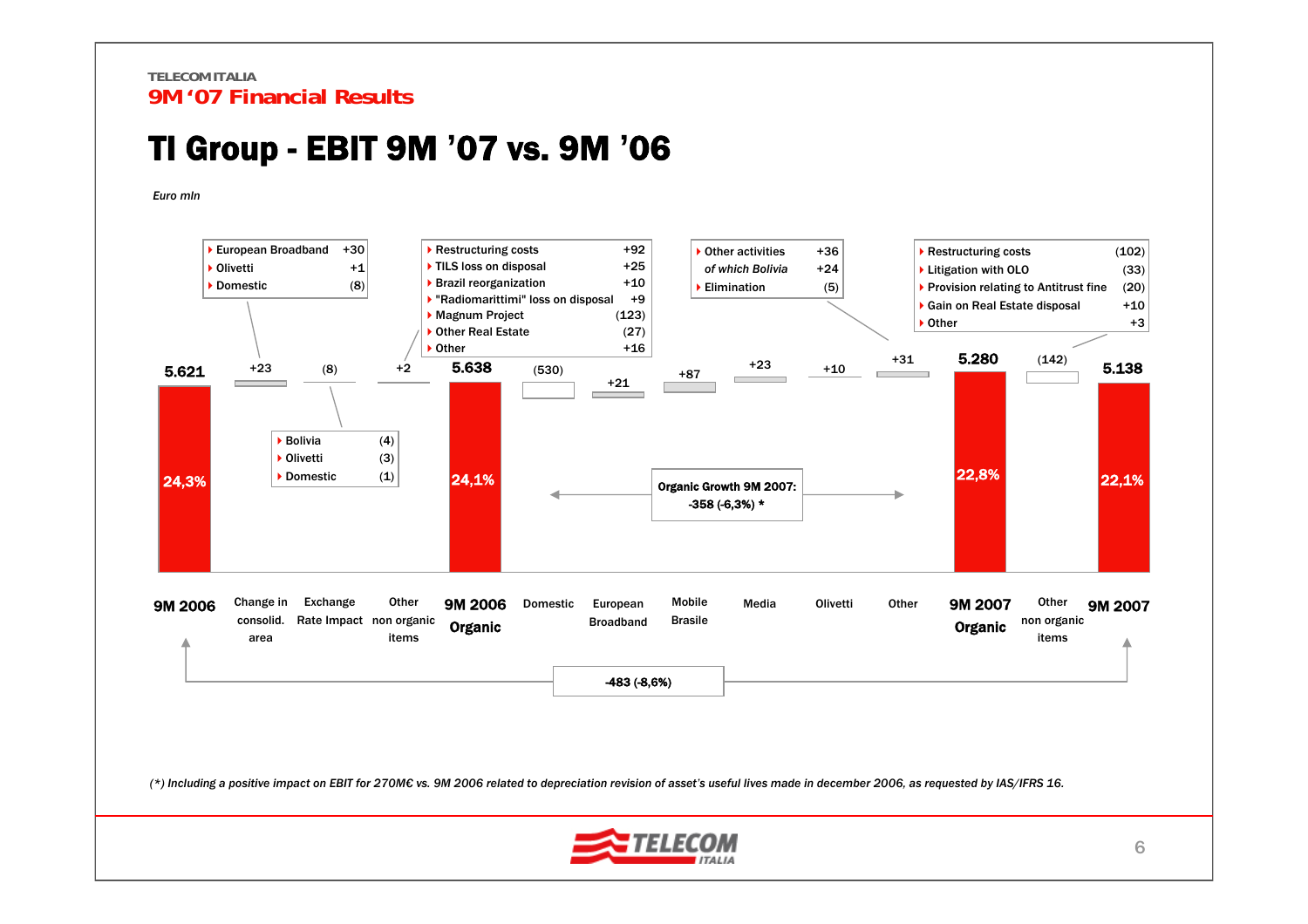### TI Group - Net Income 9M **'**07 vs. 9M **'**06

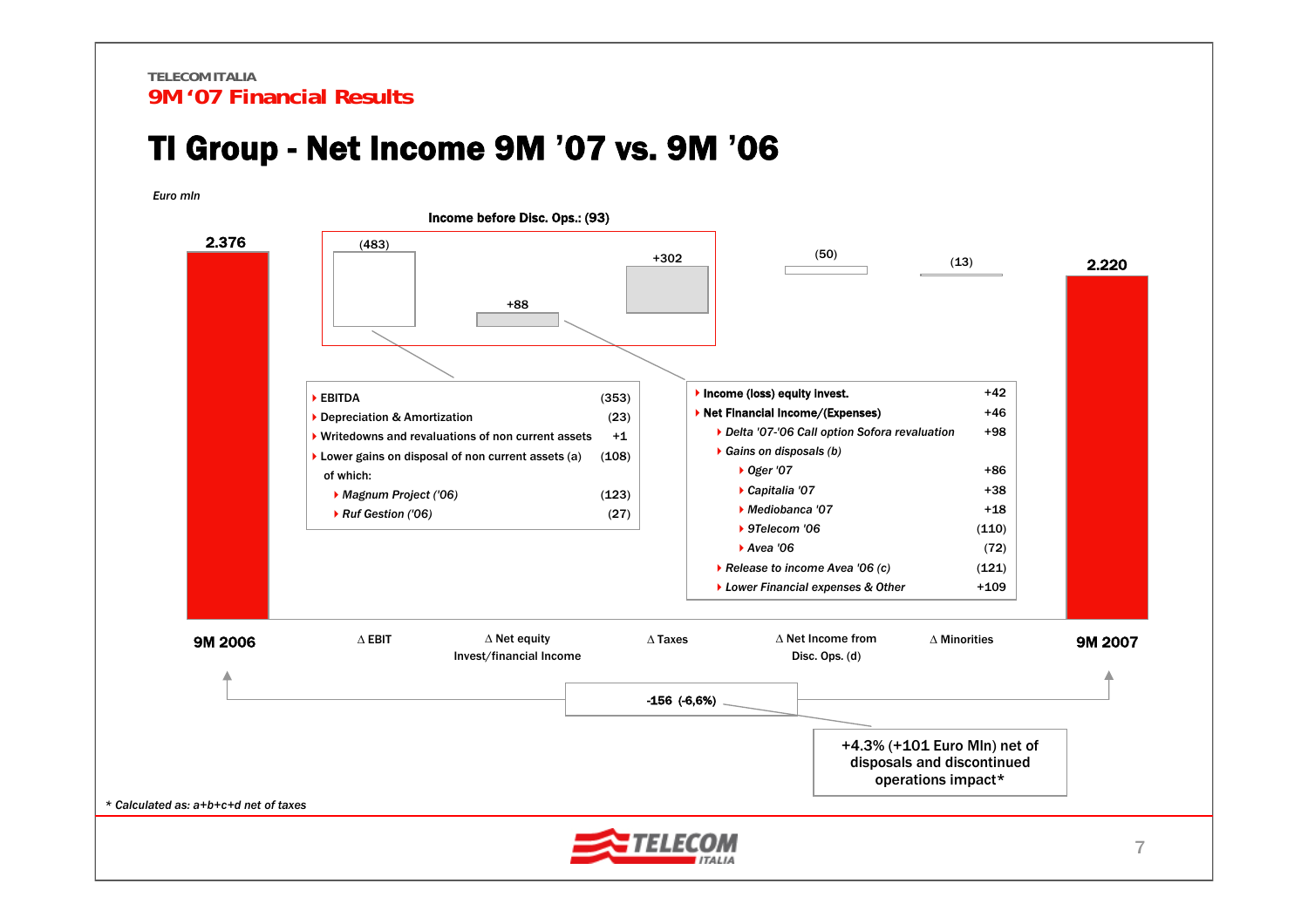### TI Group - Net Financial Position 9M '07 vs. 9M '06

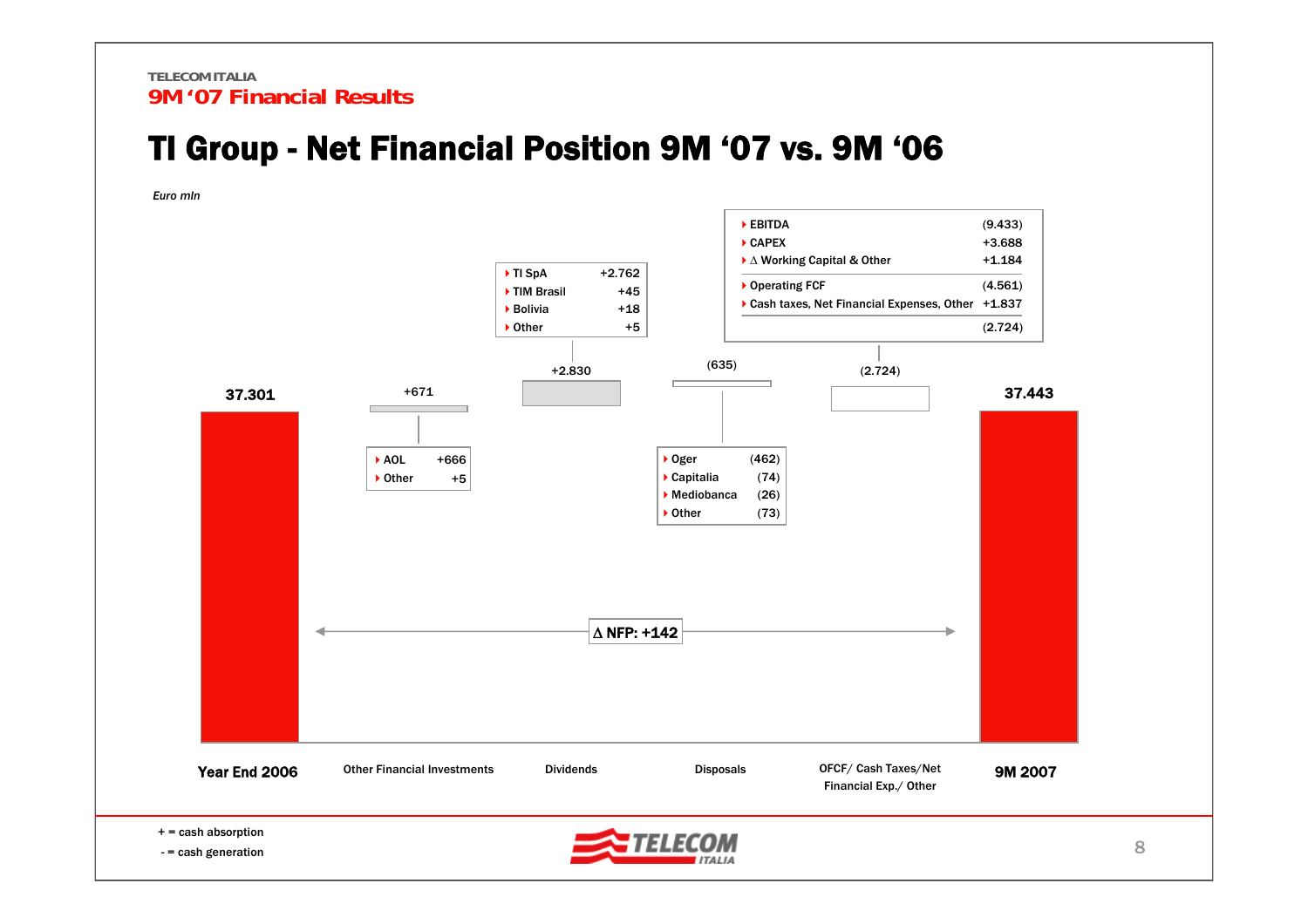### Debt structure as of September 30, 2007



#### Maturities and risk management

- ▶ Full flexibility for future funding: treasury margin stands at € 11.1 bln and is made of € 4.6 blnliquidity position plus further  $\epsilon$  6.5 bln committed unfunded bank lines.
- ▶ Average bond maturity: 8.2 years
- Þ. 70% fixed rate portion on overall debt position
- ▶ Non-Euro denominated bonds represent approximately 38% of all outstanding bonds and are fully hedged against foreign exchange risk

*(1) Nominal Liquidity Position, represented by cash and marketable securities stands at € 4.6 bln*

(\*) including the current portion of non current liabilities (maturing within 12 months) for € 4,065 mln (of which bonds € 2,909 mln and other € 1,156 mln)

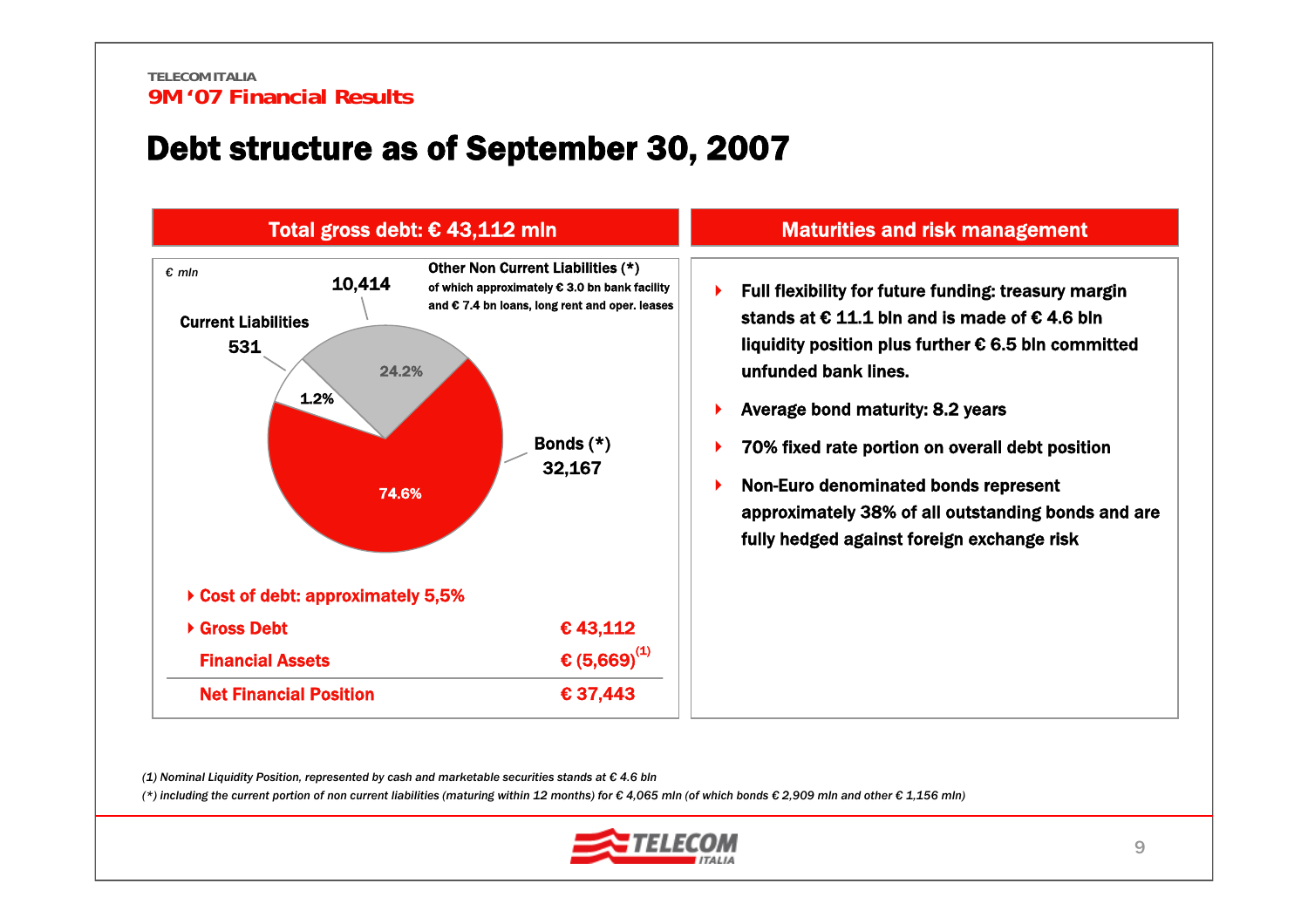### Medium-long term debt Maturity Profile as of Sep. 30, 2007



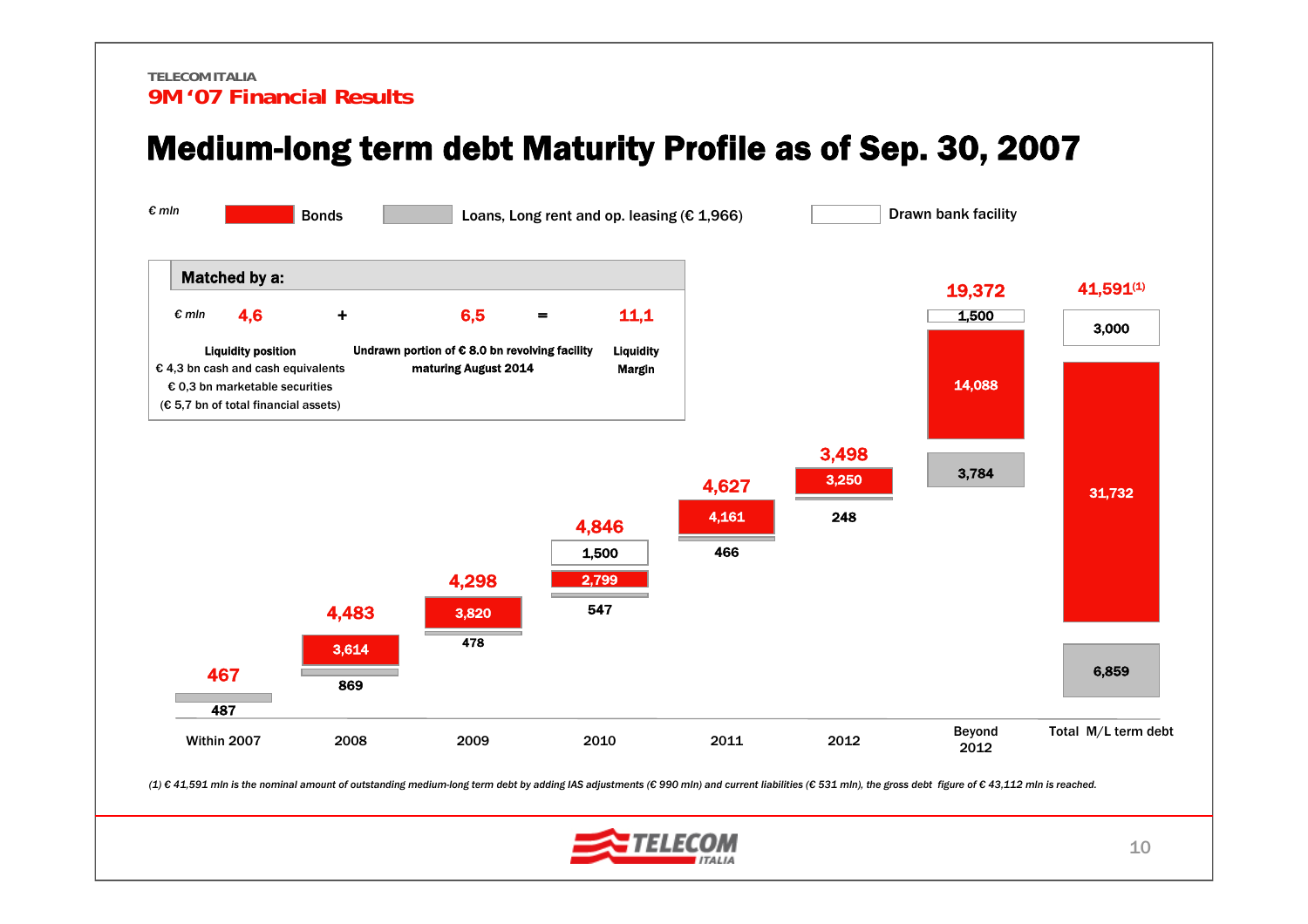## Appendix

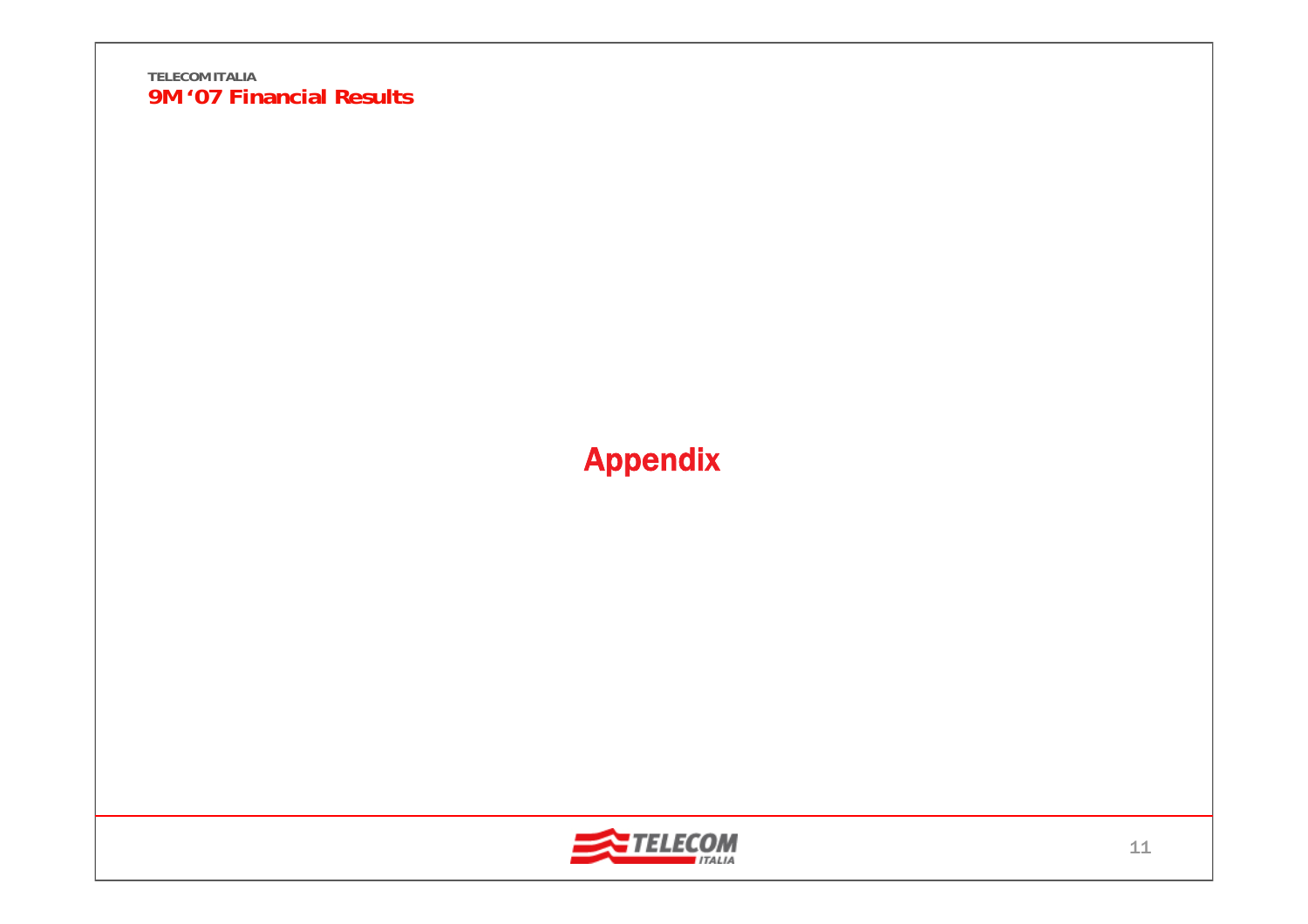### TI Group - Capex 9M **'**07 vs. 9M '06

*€ mln*



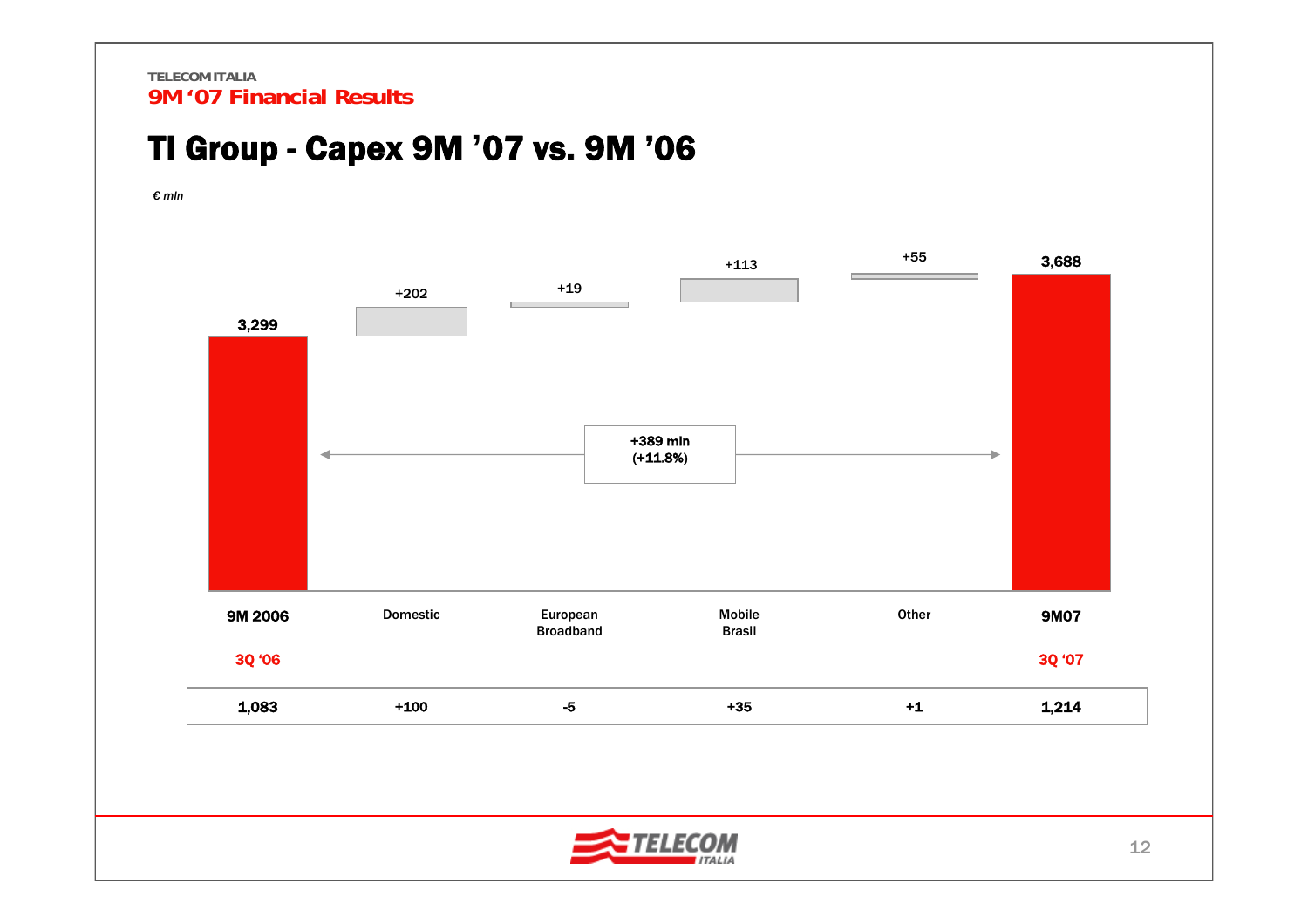### TI Group - Main Results by BU *(reported figures)*

| Euro min                 |       |                | l Quarter    |            |       | <b>Il Quarter</b> |              | <b>III Quarter</b> |              |       | 9 Months       |            |        |        |              |            |
|--------------------------|-------|----------------|--------------|------------|-------|-------------------|--------------|--------------------|--------------|-------|----------------|------------|--------|--------|--------------|------------|
|                          | 2007  | 2006           | $\Delta$ Abs | $\Delta$ % | 2007  | 2006              | $\Delta$ Abs | $\Delta$ %         | 2007         | 2006  | $\Delta$ Abs   | $\Delta$ % | 2007   | 2006   | $\Delta$ Abs | $\Delta$ % |
| <b>REVENUES</b>          |       |                |              |            |       |                   |              |                    |              |       |                |            |        |        |              |            |
| <b>Domestic</b>          | 6.009 | 6.297          | $-288$       | (4,6)      | 6.173 | 6.580             | $-407$       | (6,2)              | 5.926        | 6.346 | $-420$         | (6.6)      | 18.108 | 19.223 | $-1.115$     | (5,8)      |
| <b>Wireline Domestic</b> | 3.989 | 4.286          | $-297$       | (6, 9)     | 3.994 | 4.313             | $-319$       | (7,4)              | 3.765        | 4.108 | $-343$         | (8,3)      | 11.748 | 12.707 | $-959$       | (7, 5)     |
| <b>Tim Domestic</b>      | 2.365 | 2.370          | $-5$         | (0,2)      | 2.551 | 2.612             | $-61$        | (2,3)              | 2.513        | 2.583 | $-70$          | (2,7)      | 7.429  | 7.565  | $-136$       | (1,8)      |
| European broadband       | 304   | 204            | 100          | 49,0       | 391   | 223               | 168          | 75,3               | 411          | 235   | 176            | 74,9       | 1.106  | 662    | 444          | 67,1       |
| <b>Mobile Brasile</b>    | 1.100 | 837            | 263          | 31,4       | 1.222 | 885               | 337          | 38,1               | 1.281        | 1.070 | 211            | 19,7       | 3.603  | 2.792  | 811          | 29,0       |
| Media                    | 58    | 44             | 14           | 31.8       | 67    | 54                | 13           | 24.1               | 53           | 38    | 15             | 39.5       | 178    | 136    | 42           | 30,9       |
| Olivetti                 | 83    | 94             | $-11$        | (11,7)     | 109   | 118               | -9           | (7,6)              | 91           | 86    | 5              | 5,8        | 283    | 298    | $-15$        | (5,0)      |
| <b>Other Activities</b>  | 60    | 64             | $-4$         | (6,3)      | 49    | 60                | $-11$        | (18, 3)            | 57           | 53    | 4              | 7,5        | 166    | 177    | $-11$        | (6,2)      |
| Elim.                    | $-74$ | $-58$          | $-16$        |            | $-81$ | -67               | $-14$        |                    | $-82$        | -59   | $-23$          |            | $-237$ | $-184$ | $-53$        | (28, 8)    |
| <b>TI Group</b>          | 7.540 | 7.482          | 58           | 0.8        | 7.930 | 7.853             | 77           | 1.0                | 7.737        | 7.769 | $-32$          | (0,4)      | 23.207 | 23.104 | 103          | 0.4        |
| <b>EBITDA</b>            |       |                |              |            |       |                   |              |                    |              |       |                |            |        |        |              |            |
| <b>Domestic</b>          | 2.853 | 3.148          | -295         | (9,4)      | 2.766 | 3.062             | $-296$       | (9,7)              | 2.821        | 3.010 | $-189$         | (6,3)      | 8.440  | 9.220  | $-780$       | (8,5)      |
| European broadband       | 30    | $\mathbf{2}$   | 28           |            | 58    | 12                | 46           | 383.3              | 73           | 26    | 47             | 180.8      | 161    | 40     | 121          | 302,5      |
| <b>Mobile Brasile</b>    | 269   | 181            | 88           | 48.6       | 316   | 173               | 143          | 82.7               | 239          | 250   | $-11$          | (4,4)      | 824    | 604    | 220          | 36,4       |
| Media                    | $-11$ | $-28$          | 17           | 60.7       | $-10$ | $-24$             | 14           | 58.3               | -17          | $-19$ | $\overline{2}$ | 10.5       | $-38$  | $-71$  | 33           | 46.5       |
| Olivetti                 | $-10$ | $-12$          | $\mathbf{2}$ | 16.7       | $-7$  | $-14$             | 7            | 50.0               | -4           | $-10$ | 6              | 60,0       | $-21$  | -36    | 15           | 41,7       |
| <b>Other Activities</b>  | 23    | 10             | 13           | 130.0      | 18    | 11                | 7            | 63.6               | 25           | 13    | 12             | 92,3       | 66     | 34     | 32           | 94,1       |
| Elim.                    | 0     | -6             | 6            |            | -1    | 3                 | -4           |                    | $\mathbf{2}$ | $-2$  | 4              |            | 1      | -5     | 6            |            |
| <b>TI Group</b>          | 3.154 | 3.295          | $-141$       | (4,3)      | 3.140 | 3.223             | -83          | (2.6)              | 3.139        | 3.268 | $-129$         | (3,9)      | 9.433  | 9.786  | $-353$       | (3,6)      |
| <b>EBIT</b>              |       |                |              |            |       |                   |              |                    |              |       |                |            |        |        |              |            |
| <b>Domestic</b>          | 1.790 | 2.081          | -291         | (14,0)     | 1.666 | 1.956             | $-290$       | (14, 8)            | 1.728        | 1.846 | -118           | (6,4)      | 5.184  | 5.883  | -699         | (11,9)     |
| European broadband       | $-31$ | $-38$          | 7            | 18,4       | $-21$ | -40               | 19           | 47,5               | -7           | $-28$ | 21             | 75,0       | $-59$  | $-106$ | 47           | 44,3       |
| <b>Mobile Brasile</b>    | 16    | $-36$          | 52           |            | 53    | $-42$             | 95           |                    | $-25$        | 31    | $-56$          |            | $-44$  | $-47$  | 91           |            |
| Media                    | $-26$ | $-41$          | 15           | 36.6       | $-26$ | $-38$             | 12           | 31.6               | $-32$        | $-32$ | 0              | 0.0        | -84    | $-111$ | 27           | 24,3       |
| Olivetti                 | $-14$ | $-17$          | 3            | 17.6       | $-10$ | $-18$             | 8            | 44,4               | -8           | $-14$ | 6              | 42,9       | $-32$  | $-49$  | 17           | 34,7       |
| <b>Other Activities</b>  | 15    | 28             | $-13$        | (46.4)     | 10    | $\Omega$          | 10           |                    | 17           | 3     | 14             |            | 42     | 31     | 11           | 35,5       |
| Elim.                    | 13    | $\overline{7}$ | 6            |            | 14    | -1                | 15           |                    | 16           | 14    | $\overline{2}$ |            | 43     | 20     | 23           | 115,0      |
| <b>TI Group</b>          | 1.763 | 1.984          | $-221$       | (11, 1)    | 1.686 | 1.817             | -131         | (7.2)              | 1.689        | 1.820 | $-131$         | (7,2)      | 5.138  | 5.621  | -483         | (8,6)      |

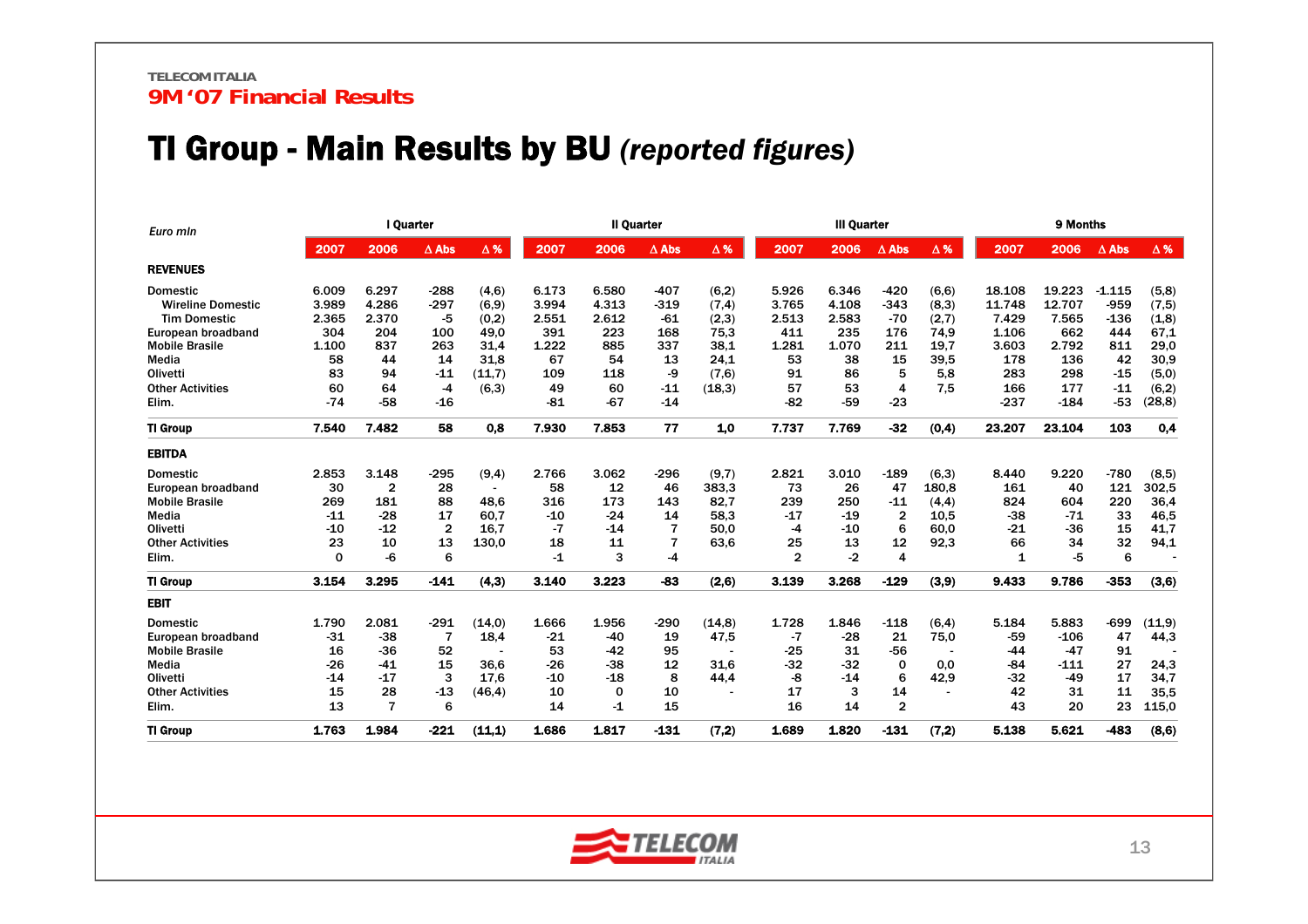### TI Group - Main Results by BU *(organic figures)*

| Euro mln                 |             | I Quarter |                |            |          | <b>Il Quarter</b> |              |            | <b>III Quarter</b> |       |              | 9 Months   |        |        |              |            |
|--------------------------|-------------|-----------|----------------|------------|----------|-------------------|--------------|------------|--------------------|-------|--------------|------------|--------|--------|--------------|------------|
|                          | 2007        | 2006      | $\Delta$ Abs   | $\Delta$ % | 2007     | 2006              | $\Delta$ Abs | $\Delta$ % | 2007               | 2006  | $\Delta$ Abs | $\Delta$ % | 2007   | 2006   | $\Delta$ Abs | $\Delta$ % |
| <b>REVENUES</b>          |             |           |                |            |          |                   |              |            |                    |       |              |            |        |        |              |            |
| <b>Domestic</b>          | 6.009       | 6.289     | $-280$         | (4, 5)     | 6.173    | 6.572             | -399         | (6,1)      | 5.926              | 6.335 | $-409$       | (6, 5)     | 18.108 | 19.196 | $-1.088$     | (5,7)      |
| <b>Wireline Domestic</b> | 3.989       | 4.278     | $-289$         | (6,8)      | 3.994    | 4.305             | $-311$       | (7,2)      | 3.765              | 4.097 | $-332$       | (8,1)      | 11.748 | 12.680 | $-932$       | (7,4)      |
| <b>Tim Domestic</b>      | 2.365       | 2.370     | -5             | (0,2)      | 2.551    | 2.612             | $-61$        | (2,3)      | 2.513              | 2.583 | $-70$        | (2,7)      | 7.429  | 7.565  | $-136$       | (1,8)      |
| European broadband       | 304         | 242       | 62             | 25.6       | 391      | 339               | 52           | 15.3       | 411                | 335   | 76           | 22.7       | 1.106  | 916    | 190          | 20,7       |
| <b>Mobile Brasile</b>    | 1.100       | 787       | 313            | 37.4       | 1.222    | 915               | 307          | 34.6       | 1.281              | 1.129 | 152          | 14.6       | 3.603  | 2.831  | 772          | 27.6       |
| Media                    | 58          | 44        | 14             | 31,8       | 67       | 54                | 13           | 24.1       | 53                 | 38    | 15           | 39,5       | 178    | 136    | 42           | 30,9       |
| Olivetti                 | 83          | 93        | $-10$          | (10, 8)    | 109      | 119               | $-10$        | (8,4)      | 91                 | 86    | 5            | 5.8        | 283    | 298    | $-15$        | (5,0)      |
| <b>Other Activities</b>  | 60          | 59        | 1              | 1,7        | 49       | 57                | -8           | (14,0)     | 57                 | 49    | 8            | 16.3       | 166    | 165    | 1            | 0,6        |
| Elim.                    | $-74$       | $-57$     | -17            | (29, 8)    | $-81$    | $-69$             | $-12$        | (17, 4)    | -82                | $-57$ | $-25$        | (43, 9)    | $-237$ | $-183$ | $-54$        | (29,5)     |
| <b>TI Group</b>          | 7.540       | 7.457     | 83             | $1.1$      | 7.930    | 7.987             | $-57$        | (0,7)      | 7.737              | 7.915 | $-178$       | (2.2)      | 23.207 | 23.359 | $-152$       | (0,7)      |
| <b>EBITDA</b>            |             |           |                |            |          |                   |              |            |                    |       |              |            |        |        |              |            |
| <b>Domestic</b>          | 2.889       | 3.172     | $-283$         | (8,9)      | 2.864    | 3.107             | $-243$       | (7,8)      | 2.837              | 3.025 | $-188$       | (6,2)      | 8.590  | 9.304  | $-714$       | (7,7)      |
| European broadband       | 30          | 8         | 22             | 275.0      | 60       | 26                | 34           | 130.8      | 75                 | 42    | 33           | 78.6       | 165    | 76     | 89           | 117.1      |
| <b>Mobile Brasile</b>    | 269         | 178       | 91             | 48,7       | 316      | 180               | 136          | 77,4       | 239                | 259   | $-20$        | (7, 5)     | 824    | 617    | 207          | 34,0       |
| Media                    | $-10$       | $-27$     | 17             | 63.0       | $-10$    | $-21$             | 11           | 52.4       | $-17$              | $-18$ | 1            | 5.6        | $-37$  | $-66$  | 29           | 43,9       |
| Olivetti                 | $-10$       | $-12$     | $\overline{2}$ | 16.7       | -7       | -8                | $\mathbf 1$  | 12,5       | -3                 | -8    | 5            | 62,5       | -20    | $-28$  | 8            | 28,6       |
| <b>Other Activities</b>  | 23          | 8         | 15             | 187,5      | 18       | 10                | 8            | 80.0       | 25                 | 17    | 8            | 47,1       | 66     | 35     | 31           | 88,6       |
| Elim.                    | $\mathbf 0$ | -6        | 6              |            | $\Omega$ | 3                 | -3           | (100, 0)   | 1                  | $-2$  | 3            |            | 1      | -5     | 6            |            |
| <b>TI Group</b>          | 3.191       | 3.321     | $-130$         | (3,9)      | 3.241    | 3.297             | -56          | (1,7)      | 3.157              | 3.315 | $-158$       | (4,8)      | 9.589  | 9.933  | $-344$       | (3,5)      |
| <b>EBIT</b>              |             |           |                |            |          |                   |              |            |                    |       |              |            |        |        |              |            |
| <b>Domestic</b>          | 1.816       | 2.021     | $-205$         | (10,1)     | 1.764    | 1.964             | $-200$       | (10,2)     | 1.743              | 1.868 | $-125$       | (6,7)      | 5.323  | 5.853  | $-530$       | (9,1)      |
| European broadband       | $-31$       | $-32$     | 1              | 3.1        | $-19$    | $-29$             | 10           | 34,5       | -5                 | $-15$ | 10           | 66.7       | -55    | $-76$  | 21           | 27,6       |
| <b>Mobile Brasile</b>    | 16          | $-28$     | 44             |            | 53       | $-42$             | 95           |            | -25                | 27    | $-52$        |            | 44     | $-43$  | 87           |            |
| Media                    | $-25$       | $-40$     | 15             | 37,5       | $-26$    | $-34$             | 8            | 23,5       | -32                | $-32$ | $\mathbf 0$  | 0.0        | -83    | $-106$ | 23           | 21,7       |
| Olivetti                 | $-14$       | $-17$     | 3              | 17.6       | $-11$    | $-12$             | 1            | 8.3        | $-7$               | $-13$ | 6            | 46.2       | $-32$  | $-42$  | 10           | 23.8       |
| <b>Other Activities</b>  | 15          | -3        | 18             |            | 10       | 0                 | 10           |            | 17                 | 9     | 8            | 88,9       | 42     | 6      | 36           | 600,0      |
| Elim.                    | 13          | 9         | 4              | 44.4       | 14       | 22                | -8           | (36, 4)    | 14                 | 15    | $-1$         | (6,7)      | 41     | 46     | -5           | (10, 9)    |
| <b>TI Group</b>          | 1.790       | 1.910     | $-120$         | (6.3)      | 1.785    | 1.869             | -84          | (4,5)      | 1.705              | 1.859 | $-154$       | (8.3)      | 5.280  | 5.638  | $-358$       | (6,3)      |